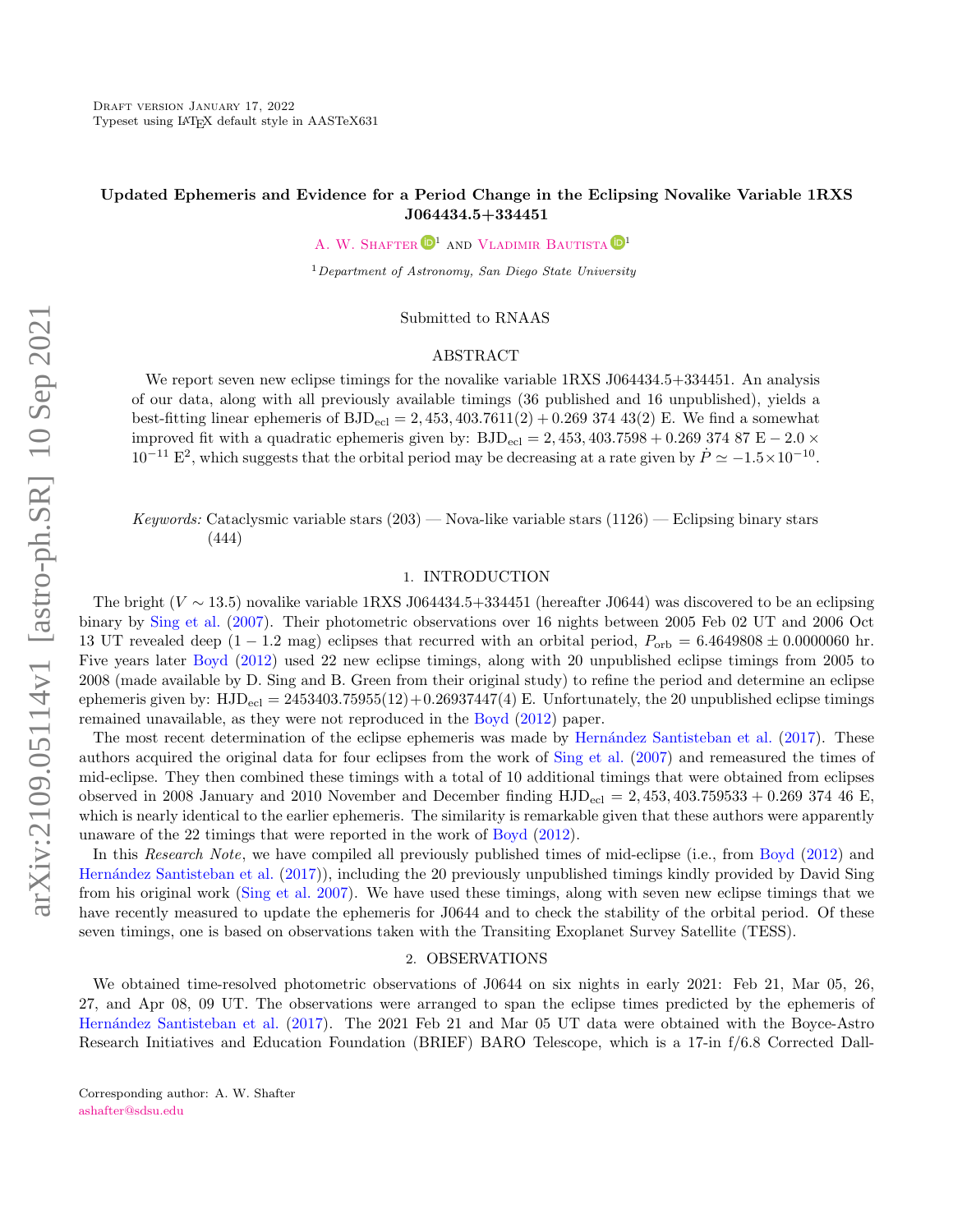

<span id="page-1-0"></span>Figure 1. The  $O - C$  diagram for J0644 showing the residuals from the best-fitting linear ephemeris given in the text. The residuals have been fit by a quadratic ephemeris that provides a slightly better match to the data, and suggests that the orbital period of J0644 may be decreasing at a rate given by  $\dot{P} \simeq -1.5 \times 10^{-10}$ . The sources of data are given in the legend. The larger black filled circle is based on the mean eclipse timing from the TESS data. The eclipse timings and  $O - C$  values are available as the Data behind the Figure (see Table A1).

Kirkham Astrograph instrument located in Tierra Del Sol, California and operated remotely. Observations on the remaining nights were made with the facilities of the Las Cumbres Observatory (LCO). The 2021 Mar 27 UT data were obtained with the LCO telescope at McDonald Observatory, with the rest being obtained at the Haleakala facility. All observations consist of 30 s exposures through a Sloan r filter.

In addition to our ground-based eclipse observations, TESS observed a total of 86 (mostly sequential) eclipses over the interval between 2019 Dec 25 and 2020 Jan 19 UT. Given that the TESS eclipses were concentrated over a short time span, with relatively poor temporal resolution ( $\sim 2$  min) and signal-to-noise ratio during eclipse, we have determined a single fiducial eclipse timing for the TESS observations by fitting a linear function to the individual times of mid-eclipse and taking the intercept as the best measure of  $T_{\text{mid}-\text{ecl}}$  for this epoch. Times of mid-eclipse for both the ground-based and TESS observations were determined by fitting a parabola to the bottom half (as defined by the inflection points on ingress and egress) of each of the observed eclipses.

With the addition of our new eclipse measurements, we now have a total of 59 times of mid-eclipse for J0644: 14 from Hernández Santisteban et al. [\(2017\)](#page-2-2), 22 from [Boyd](#page-2-1) [\(2012\)](#page-2-1), 16 previously unpublished timings provided by D. Sing, along with the 7 from the present study. A linear least squares fit of all 59 times of mid-eclipse yields the following ephemeris:  $BJD_{\text{ecl}} = 2,453,403.7611(2) + 0.2693743(2)$  E. The individual times of mid-eclipse and their residuals from this ephemeris are given in the machine-readable table associated with this Research Note. The residuals are also plotted in the  $O - C$  diagram shown in Figure [1.](#page-1-0) The distribution of the residuals suggest that the orbital period of J0644 may be slowly decreasing. A quadratic fit to all 59 times of mid-eclipse yield the following ephemeris:  $\text{BJD}_{\text{ecl}} = 2,453,403.7598 + 0.269\,374\,87\,\text{E} - 2.0 \times 10^{-11}\,\text{E}^2.$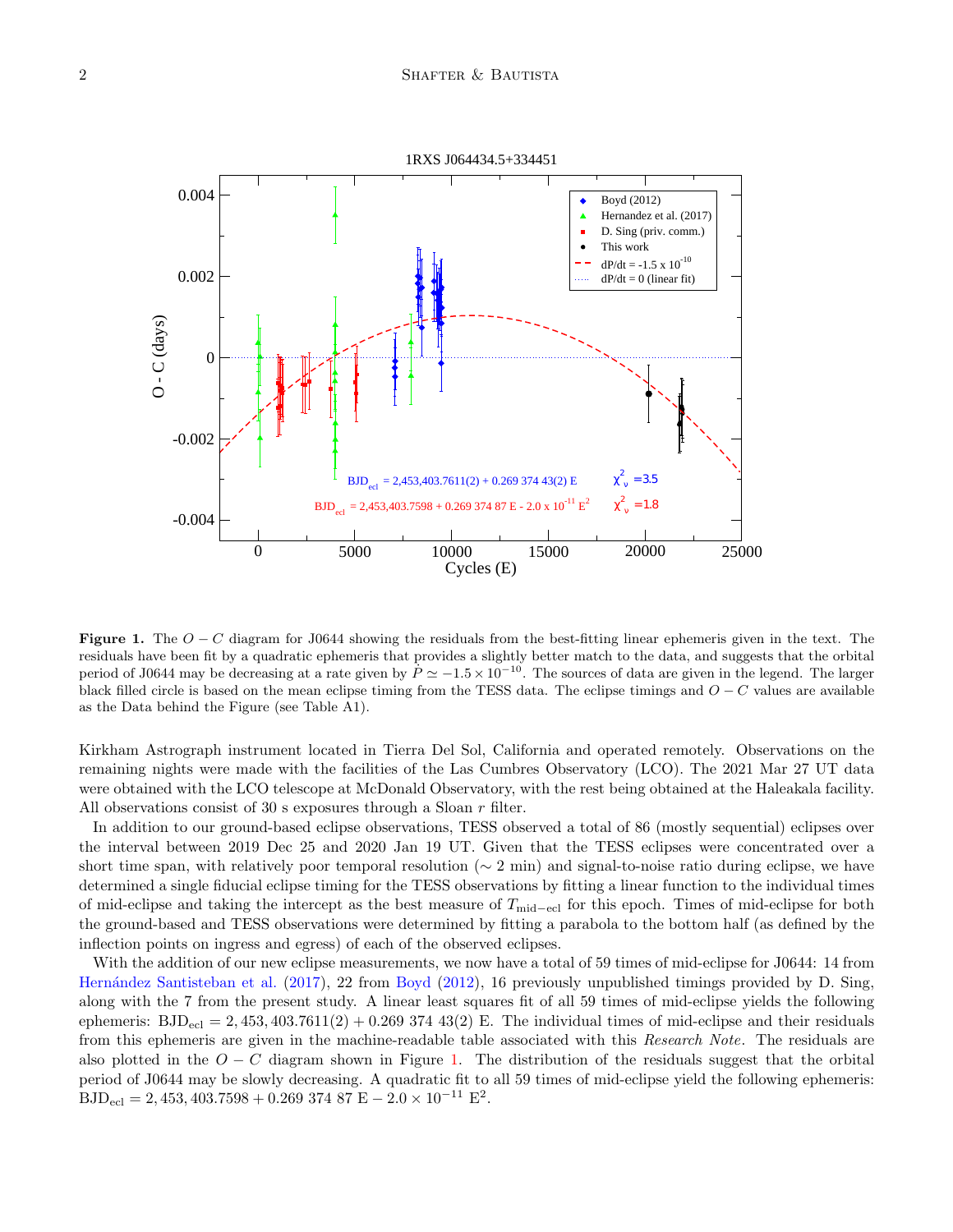## 1RXS J064434.5+334451 3

In order to estimate reduced  $\chi^2$  values of the fits, which are necessary to assess whether the improved quadratic fit is warranted, uncertainties must be specified for the individual eclipse timings. To avoid introducing unknown biases into the analysis, we have assumed that all eclipse timings are uncertain by 60 s (0.0007 d). A comparison of the reduced  $\chi^2$  values for the two fits ( $\chi^2 = 3.5$  and  $\chi^2 = 1.8$  for the linear and quadratic fits, respectively) suggests that neither fit provides a particularly good match to the eclipse timings, which is not necessarily surprising given that the uncertainties in the eclipse timings are poorly known and may be somewhat larger than we have assumed in our analysis. Nevertheless, if the eclipse timings and their associated errors are taken at face value, it appears that the quadratic fit offers a marginally significant improvement. In this case, we find that the orbital period of J0644 may be decreasing at a rate given by:  $\dot{P} \simeq -1.5 \times 10^{-10}$ . Future eclipse observations of J0644 will be required to better establish the stability of the orbital period.

We thank David Sing for providing unpublished eclipse timings from his previous work [\(Sing et al.](#page-2-0) [2007\)](#page-2-0), Pat Boyce of BRIEF for access to the BARO Telescope, Michael Fitzgerald of the Our Solar Siblings project for assistance with image processing, and the Las Cumbres Observatory for a generous allocation of observing time.

Facilities: BARO Telescope, Las Cumbres Observatory

#### REFERENCES

<span id="page-2-1"></span>Boyd, D. 2012, JAAVSO, 40, 295.

<https://arxiv.org/abs/1207.2432>

<span id="page-2-2"></span>Hernández Santisteban, J. V., Echevarría, J., Michel, R., & Costero, R. 2017, MNRAS, 464, 104, doi: [10.1093/mnras/stw2282](http://doi.org/10.1093/mnras/stw2282)

<span id="page-2-0"></span>Sing, D. K., Green, E. M., Howell, S. B., et al. 2007, A&A, 474, 951, doi: [10.1051/0004-6361:20078026](http://doi.org/10.1051/0004-6361:20078026)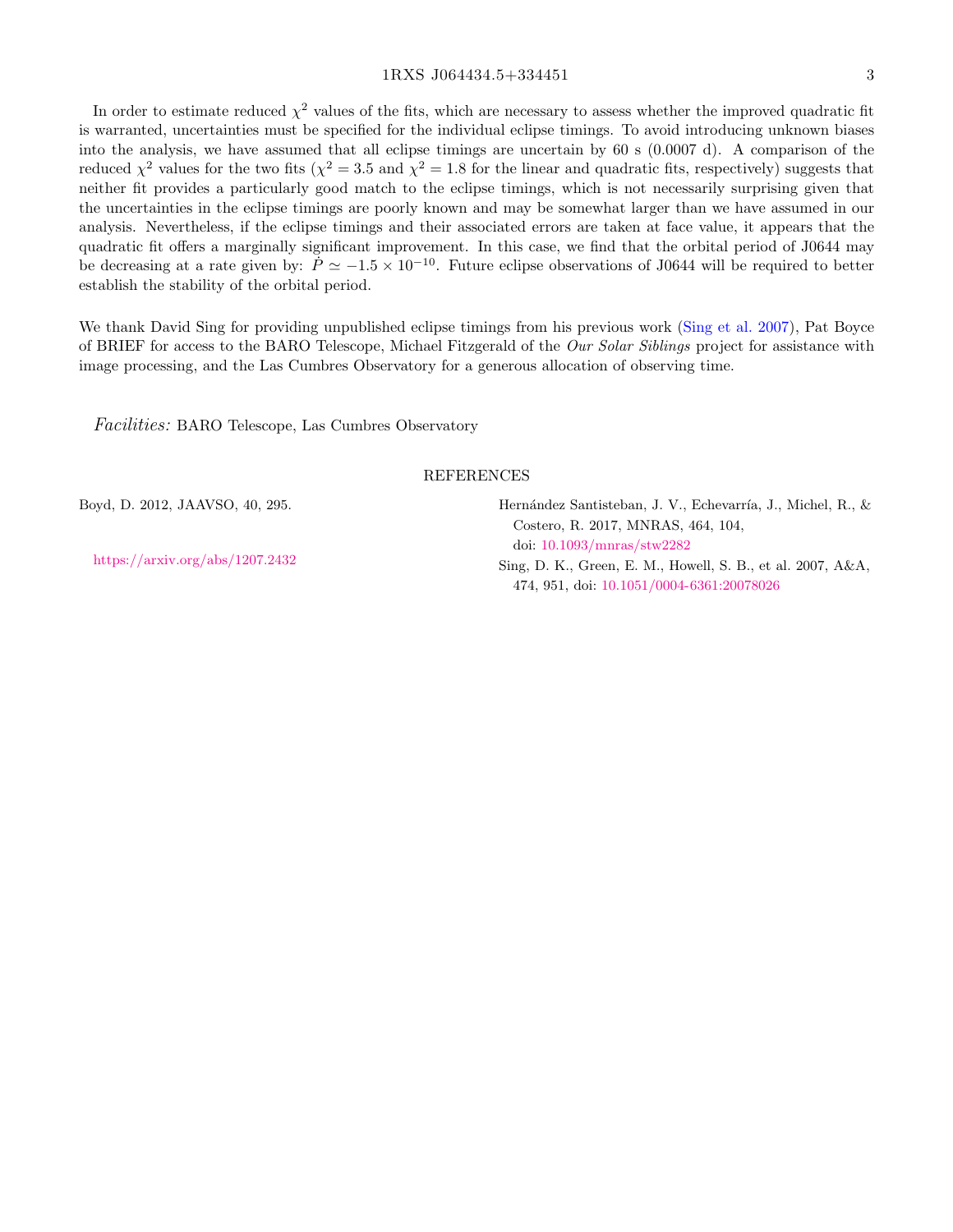| $BJD^a$          | Cycle Number   | $O-C$     |                        |
|------------------|----------------|-----------|------------------------|
| $(-2, 450, 000)$ | (E)            | (days)    | Reference <sup>b</sup> |
| 3403.7615        | $\overline{0}$ | 0.0004    | (1)                    |
| 3405.6459        | $\overline{7}$ | $-0.0009$ | (1)                    |
| 3430.6966        | 100            | $-0.0020$ | (1)                    |
| 3431.7761        | 104            | 0.0000    | (1)                    |
| 3679.8687        | 1025           | $-0.0012$ | (2)                    |
| 3680.9468        | 1029           | $-0.0006$ | (2)                    |
| 3709.7698        | 1136           | $-0.0007$ | (2)                    |
| 3710.8468        | 1140           | $-0.0012$ | (2)                    |
| 3711.9248        | 1144           | $-0.0007$ | (2)                    |
| 3712.7328        | 1147           | $-0.0008$ | (2)                    |
| 3741.8253        | 1255           | $-0.0007$ | (2)                    |
| 3742.9028        | 1259           | $-0.0007$ | (2)                    |
| 3745.8658        | 1270           | $-0.0009$ | (2)                    |
| 4021.9748        | 2295           | $-0.0007$ | (2)                    |
| 4063.9972        | 2451           | $-0.0007$ | (2)                    |
| 4117.6028        | 2650           | $-0.0006$ | (2)                    |
| 4417.9551        | 3765           | $-0.0008$ | (2)                    |
| 4474.7933        | 3976           | $-0.0006$ | (1)                    |
| 4475.8710        | 3980           | $-0.0004$ | (1)                    |
| 4476.6772        | 3983           | $-0.0023$ | (1)                    |
| 4476.9490        | 3984           | 0.0001    | (1)                    |
| 4477.7605        | 3987           | 0.0035    | (1)                    |
| 4478.8353        | 3991           | 0.0008    | (1)                    |
| 4479.6406        | 3994           | $-0.0020$ | (1)                    |
| 4480.7185        | 3998           | $-0.0016$ | (1)                    |
| 4757.9058        | 5027           | $-0.0006$ | (2)                    |
| 4771.9130        | 5079           | $-0.0009$ | (2)                    |
| 4778.9172        | 5105           | $-0.0004$ | (2)                    |
| 5307.4300        | 7067           | $-0.0002$ | (3)                    |
| 5310.3929        | 7078           | $-0.0005$ | (3)                    |
| 5313.3564        | 7089           | $-0.0001$ | (3)                    |
| 5531.0114        | 7897           | 0.0004    | (1)                    |
| 5532.8962        | 7904           | $-0.0004$ | (1)                    |
| 5627.4489        | 8255           | 0.0018    | (3)                    |
| 5629.3347        | 8262           | 0.0020    | (3)                    |
| 5634.4523        | 8281           | 0.0015    | (3)                    |
| 5655.4637        | 8359           | 0.0017    | (3)                    |
| 5658.4271        | 8370           | 0.0020    | (3)                    |

Table A1. Eclipse Timings and  $O - C$  Residuals

Table A1 continued on next page